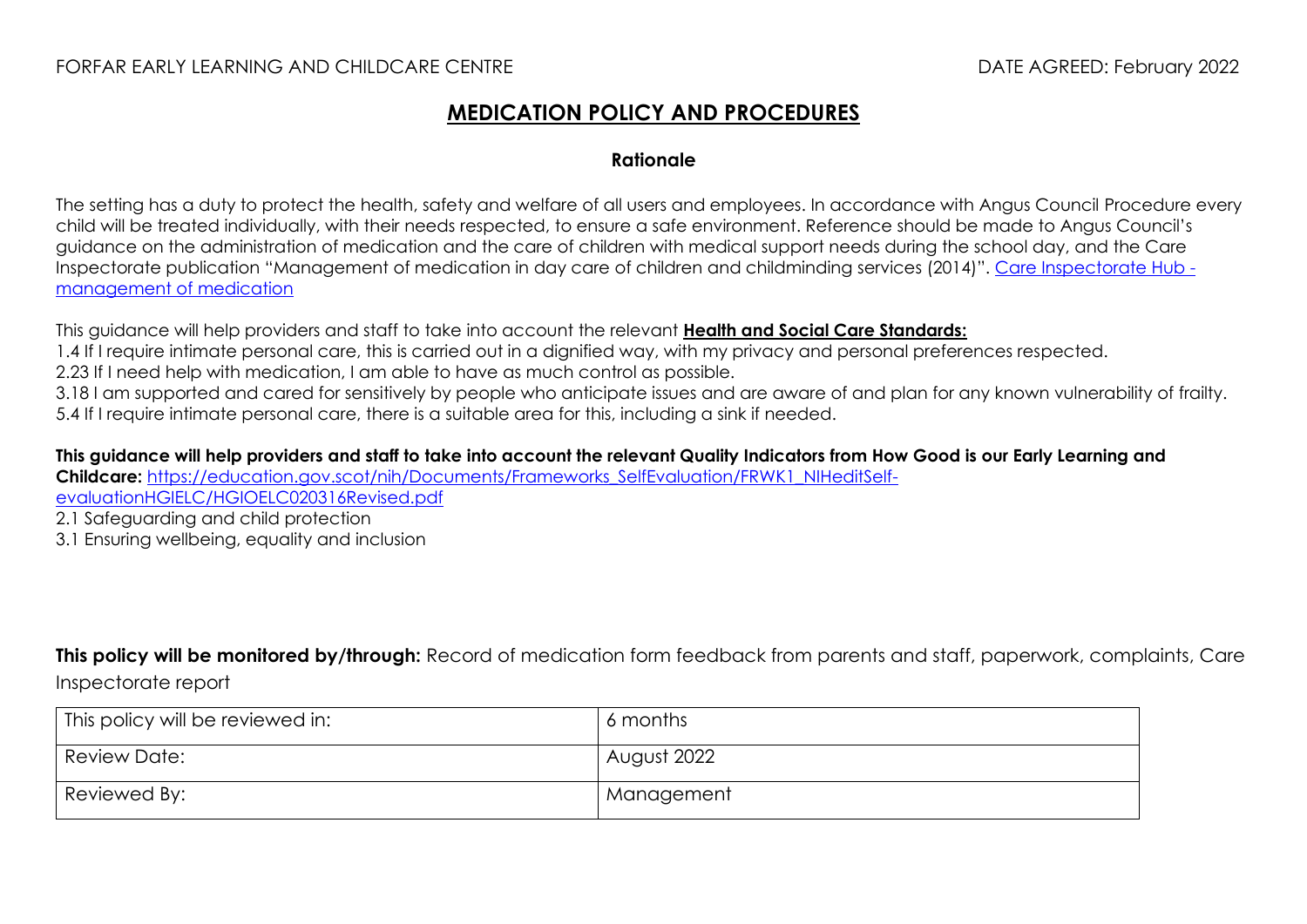$\Gamma$ 

| <b>AIMS</b>                                                                                                                                                                                                                                                                                                                                                      | <b>OUTCOMES</b>                                                                                                                                                                                                                                                                                                                                                     | <b>IMPLEMENTATION</b>                                                                                                                                                                                                                                                                                                                                                                                                                                                                                                                                                                                                                                                                                                                                                                                                                                                                                                                                                                                                                                                                                                                                                                                                                                                                                                                                                                                                                                                                                                  |
|------------------------------------------------------------------------------------------------------------------------------------------------------------------------------------------------------------------------------------------------------------------------------------------------------------------------------------------------------------------|---------------------------------------------------------------------------------------------------------------------------------------------------------------------------------------------------------------------------------------------------------------------------------------------------------------------------------------------------------------------|------------------------------------------------------------------------------------------------------------------------------------------------------------------------------------------------------------------------------------------------------------------------------------------------------------------------------------------------------------------------------------------------------------------------------------------------------------------------------------------------------------------------------------------------------------------------------------------------------------------------------------------------------------------------------------------------------------------------------------------------------------------------------------------------------------------------------------------------------------------------------------------------------------------------------------------------------------------------------------------------------------------------------------------------------------------------------------------------------------------------------------------------------------------------------------------------------------------------------------------------------------------------------------------------------------------------------------------------------------------------------------------------------------------------------------------------------------------------------------------------------------------------|
| To ensure Angus Council's<br>$\bullet$<br>guidance on the<br>administration of medication<br>and the care of children with<br>medical support needs during<br>the school day and the Care<br>Inspectorate publication<br>"Management of<br>medication in day care of<br>children and childminding<br>services (2014)" are used<br>appropriately and effectively. | All our children are safe.<br>All staff have a clear<br>$\bullet$<br>understanding of the<br>guidance and their roles<br>and responsibilities in<br>relation to this.<br>Parents are confident that<br>the medical needs of their<br>child are met.<br>All staff know how to<br>$\bullet$<br>access professional<br>support for specific needs<br>and requirements. | Staff will use processes and procedures in the Care<br>Inspectorate - Management of medication in day care of<br>children and childminding services guidance to ensure safe<br>practice. These should be printed, displayed and be<br>accessible near where medication is stored.<br>Medications should be securely and safely stored out of<br>reach of children in locked storage.<br>Individual medication should be stored in a clear zip folder<br>or sealable clear plastic box and clearly labelled with child's<br>photograph, name, DOB, type of medication and expiry<br>date.<br>A copy of medication consent forms will be stored along<br>with the medication.<br>Staff should familiarise themselves with the advice in this<br>guidance to ensure medication is reviewed effectively<br>when required. Care Inspectorate Management of<br><b>Medication:</b> careinspectorate.medication guidance.pdf<br>Staff access appropriate training for individual child's needs<br>Staff follow guidance in Health and Social Care Standards<br>2017 (Standards - 1.4, 2.23, 3.18, 5.4) Health & Social Care<br><b>Standards</b><br>How Good is Our Early Learning and Childcare Quality<br>Indicators $-2.1$ and 3.1<br>Staff ensure the appropriate consent forms with<br>parent/carer written authorisation for administering<br>medication are completed in accordance with Angus<br>Council Guidance, prior to any medication being<br>administered. See Angus Council consent from below for<br>guidance. |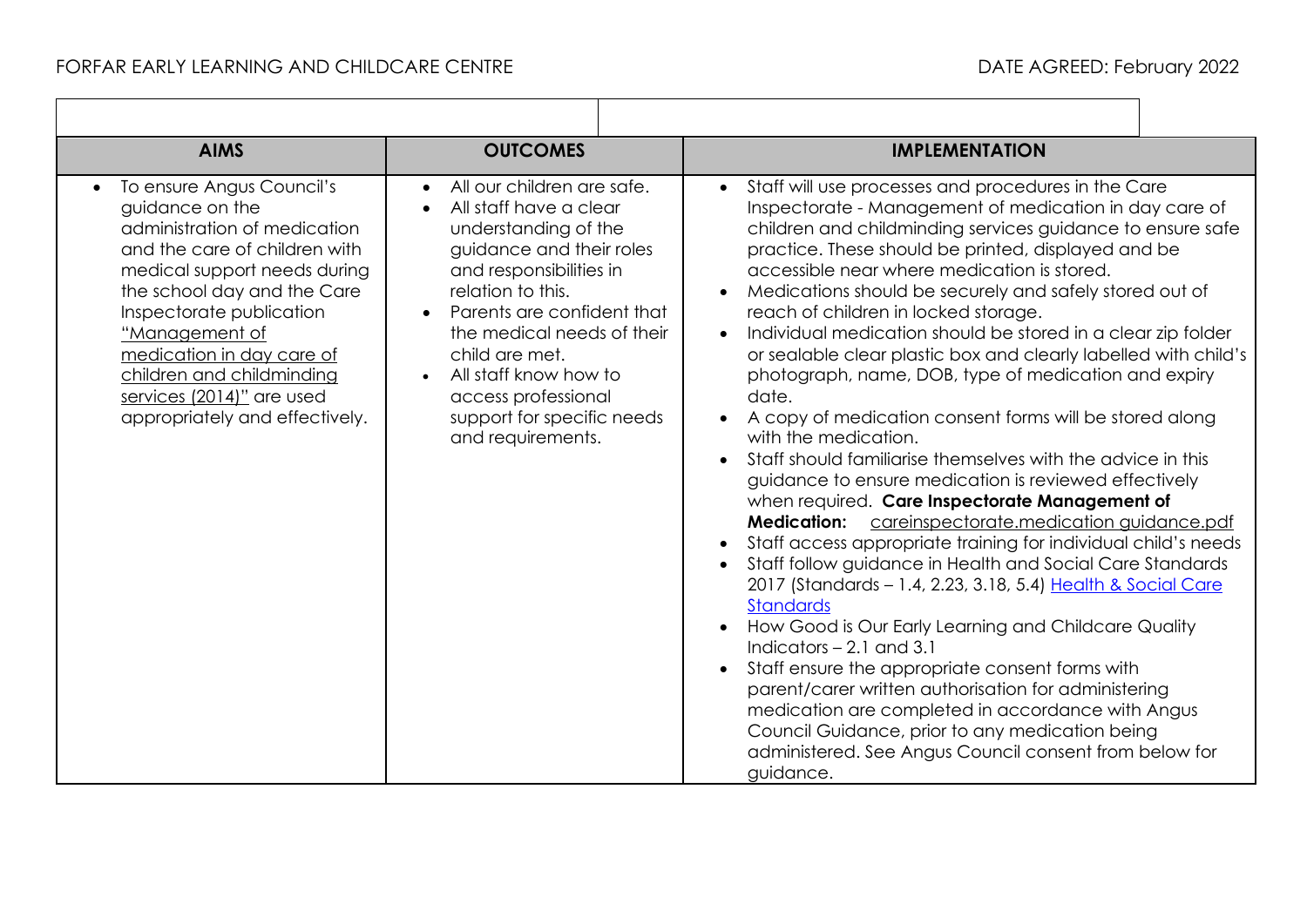|  | • Staff access guidance related to specific medical<br>conditions from relevant Health Professionals or Angus<br>Council colleagues. |
|--|--------------------------------------------------------------------------------------------------------------------------------------|
|  |                                                                                                                                      |
|  |                                                                                                                                      |
|  |                                                                                                                                      |

#### **Medication Record Procedure**

The medicines record should include:

- Parent/carer has administered the first dose at home, and monitored for any adverse reactions
- Name of the medicine as stated on the dispensing/product label
- Strength of the medicine as appropriate, for example 500mg or 5mg/10ml
- Form of the medicine, for example capsule, tablet, liquid
- Quantity of medicine, for example quantity received, quantity given
- Dosage instructions, for example one tablet to be taken three times a day
- Date of record, for example date medicine received or given
- Time of administration
- Signature and name of the person making the record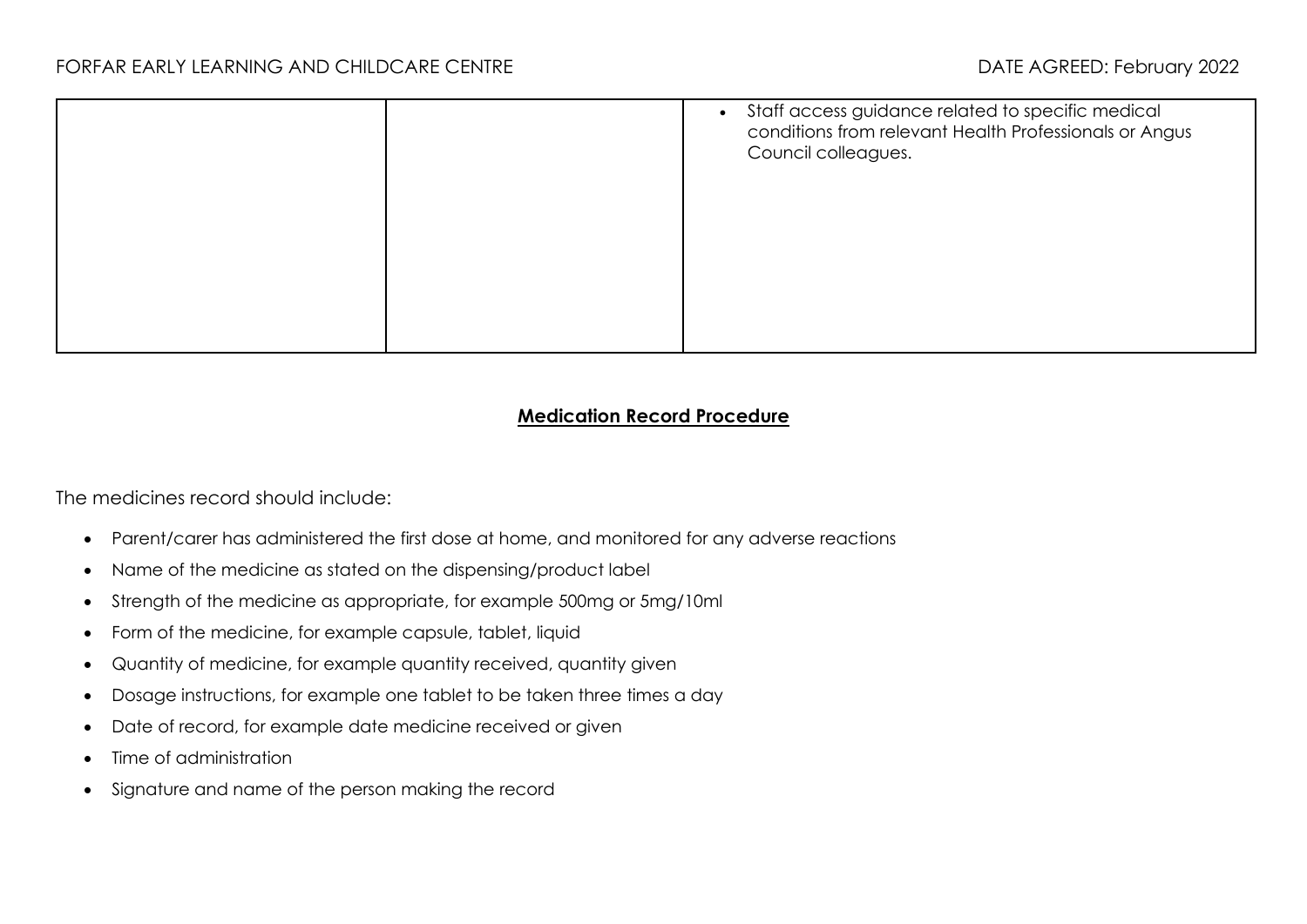## FORFAR EARLY LEARNING AND CHILDCARE CENTRE **Example 2022** DATE AGREED: February 2022

• Reasons why a regular medicine is not given as prescribed, for example child refused the medicine, medicine was not available.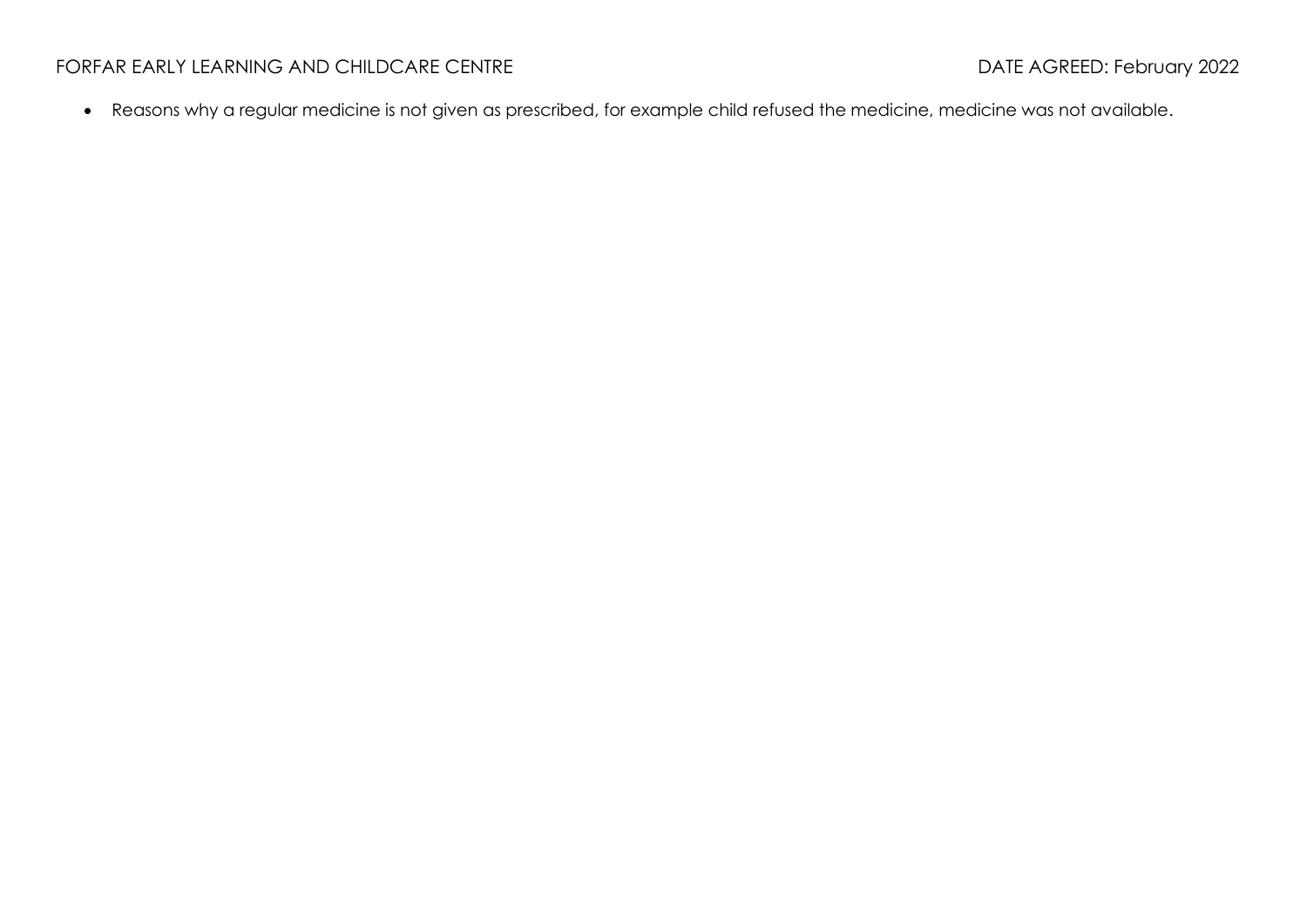**Angus Council guidance on the administration of medication and the care of children with medical support needs during the school day:**



 **Forfar Early Learning and Childcare Centre**



The nursery will not give your child medicine unless you complete and sign this form and management has agreed that staff can administer the medicine.

| <b>Pupil's full Name</b>    |                                    |
|-----------------------------|------------------------------------|
| <b>Address</b>              |                                    |
|                             |                                    |
|                             | Postcode                           |
| Date of Birth               | Male $\square$<br>Female $\square$ |
| <b>Condition or illness</b> |                                    |
|                             |                                    |
|                             |                                    |
|                             |                                    |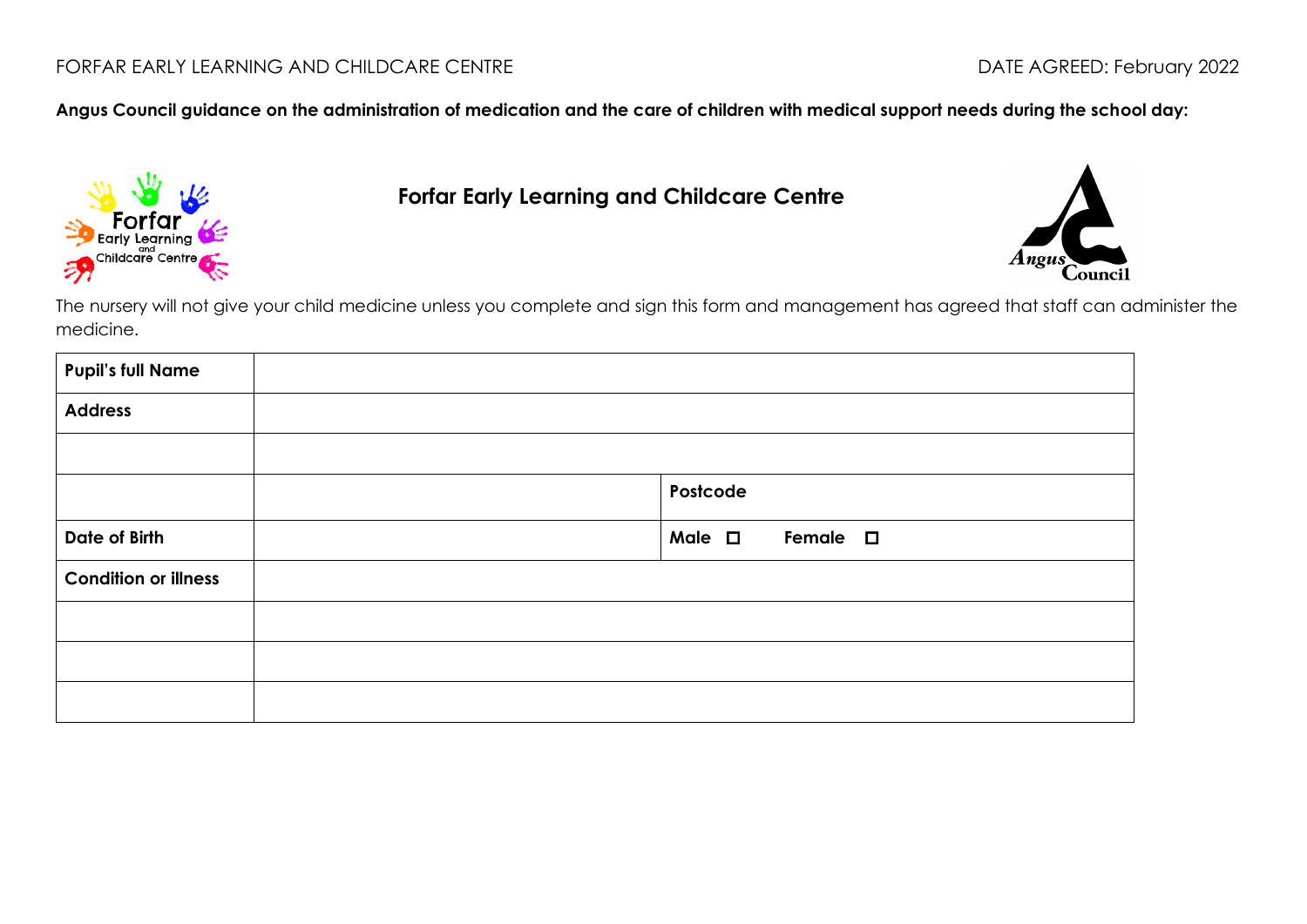| Name / type of medication - (as described on<br>the container) |  |
|----------------------------------------------------------------|--|
|                                                                |  |
| For how long will your child take this medication?             |  |
| Date dispensed                                                 |  |
| Dosage and method                                              |  |
|                                                                |  |
| Full directions for use and timing(s)                          |  |
|                                                                |  |
| <b>Special precautions</b>                                     |  |
|                                                                |  |
| Possible side effects                                          |  |
|                                                                |  |
|                                                                |  |
|                                                                |  |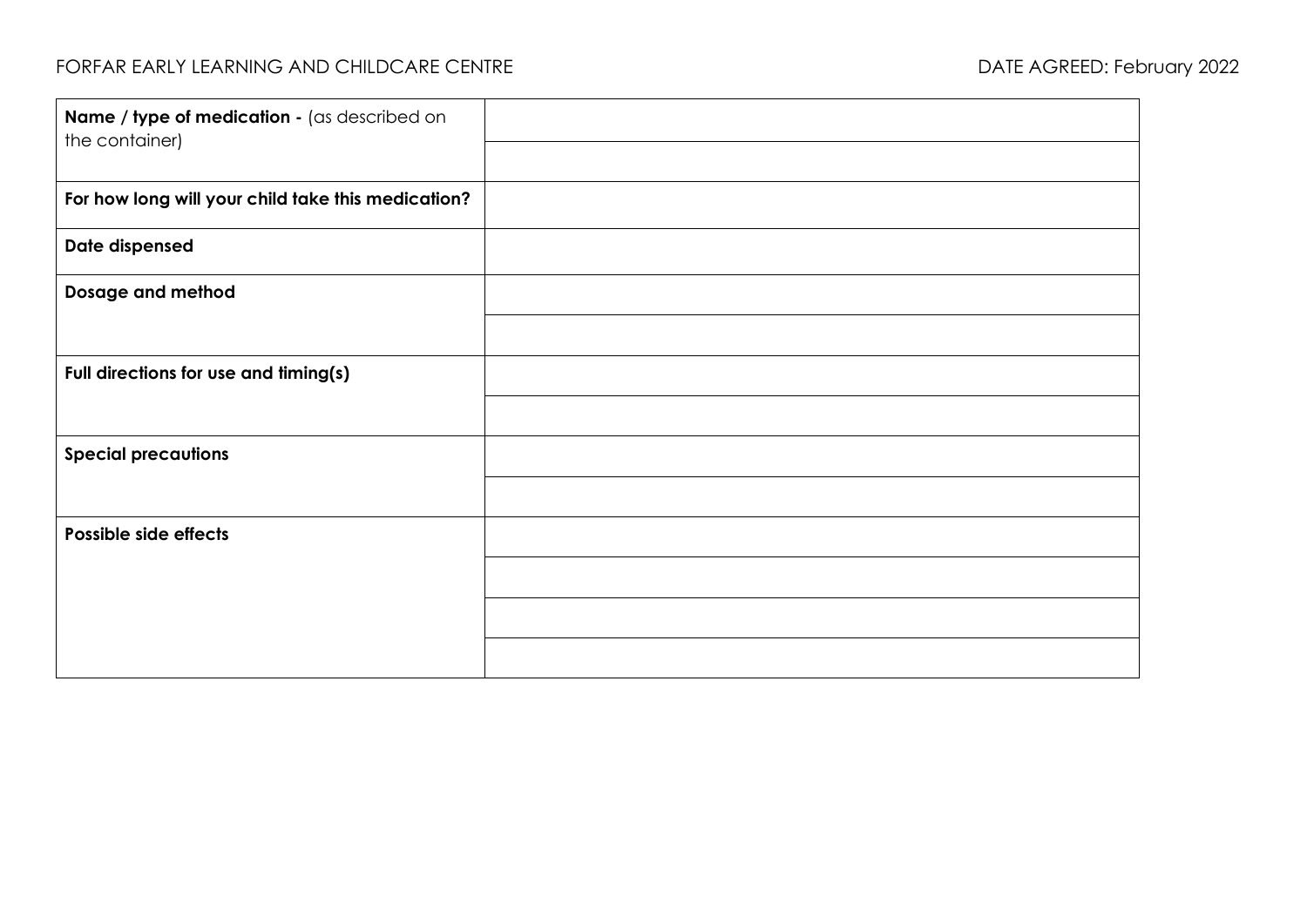## **CONTACT INFORMATION**

**Family Contact 1**

| <b>Name</b>         |      |               |      |
|---------------------|------|---------------|------|
| <b>Phone Number</b> | Home | <b>Mobile</b> | Work |
|                     |      |               |      |
| Relationship        |      |               |      |

#### **Family Contact 2**

| <b>Name</b>         |      |               |      |
|---------------------|------|---------------|------|
| <b>Phone Number</b> | Home | <b>Mobile</b> | Work |
|                     |      |               |      |
| Relationship        |      |               |      |

I understand that I must deliver the medicine personally to management and accept that the requested administration is a service which Forfar ELCC is not **obliged** to provide.

| Signature   |  |
|-------------|--|
| <b>Date</b> |  |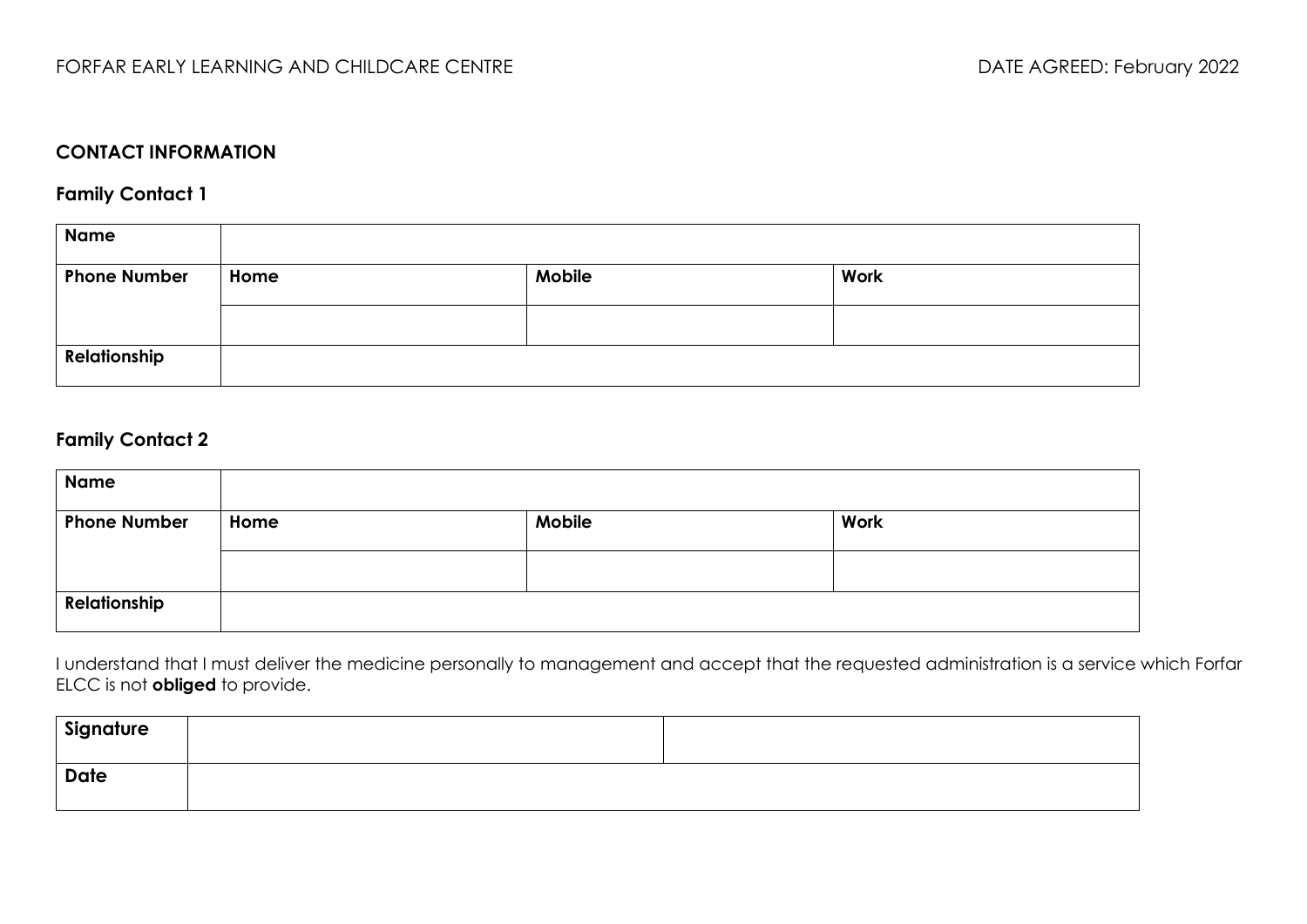# **Forfar Early Learning and Childcare Centre**

#### **Medication Review**

| Child's    | <b>Review Date</b>           |  |
|------------|------------------------------|--|
| Name       |                              |  |
|            |                              |  |
| Medication | Expiry Date of<br>Medication |  |
|            |                              |  |
|            |                              |  |

#### **Reason for review (please tick one)**



Termly review (every 3 months)

Medication date about to expire

Dosage changed

### **Outcome of meeting with Parent/Carer**

#### **What to review:**

- Medication is prescribed and the prescription label and original packaging is in place.
- Medication is in date. None should have passed expiry date.
- Dosage instructions on prescription labels match the dosage detailed on the forms.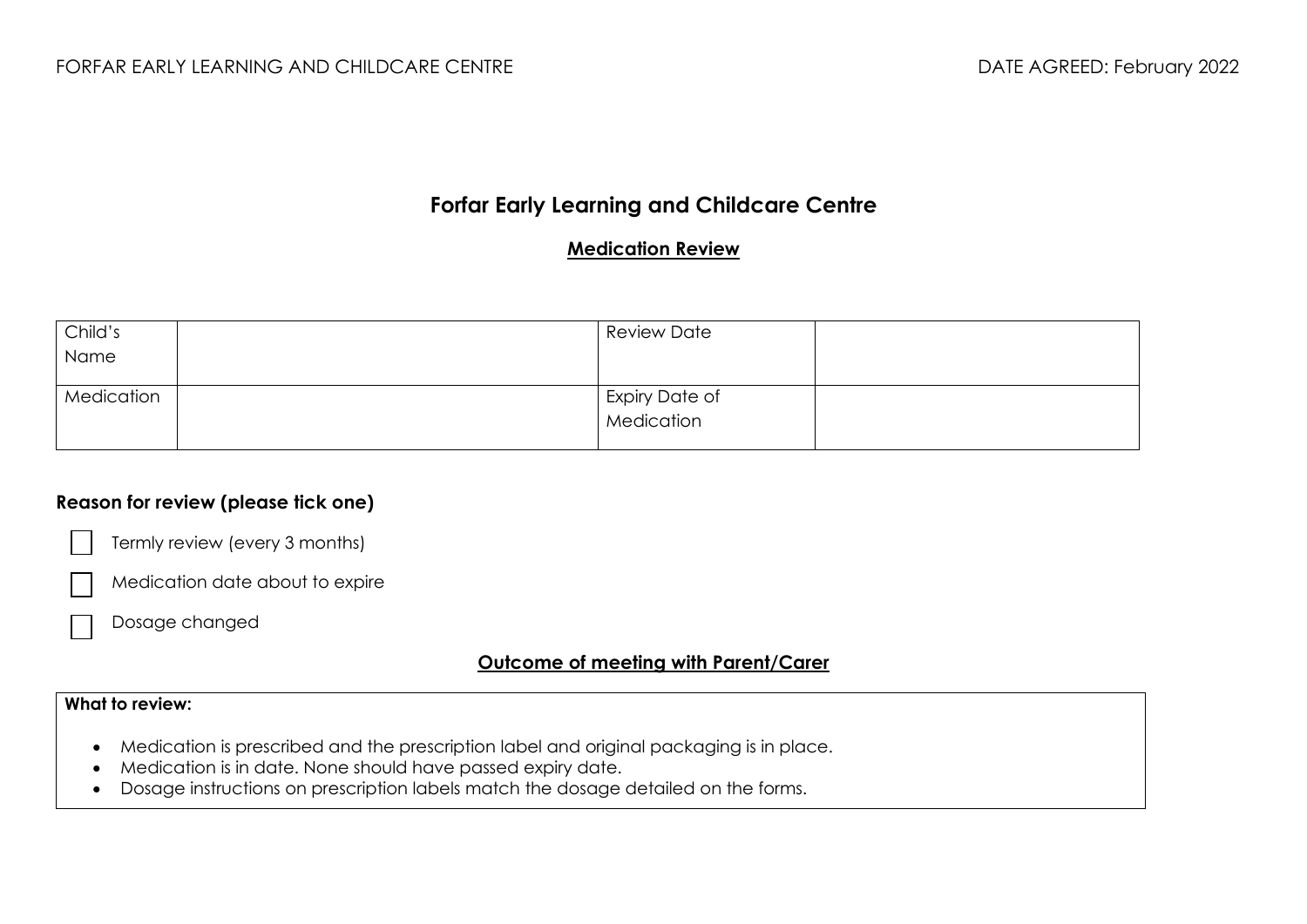#### **Medication still required?**

| $\vert \vert$ Yes | $\Box$ no changes $\Box$ with changes |
|-------------------|---------------------------------------|
| No                |                                       |

NO - If medication is **no longer required**, ensure parent is given the medication to remove from nursery and form is marked as no longer required.

YES - If medication **is still required**, please complete the following checklist.

#### **If there are no changes do only point 1. If there are changes required, please complete 2, 3 and 4.**

- 1. New review date set and recorded in diary.
- 2. Old forms marked as updated and stored in back of medication folder.
- 3. New forms completed.
- 4. New medication provided, complete with original packaging, prescription label, information leaflets and any protocols.